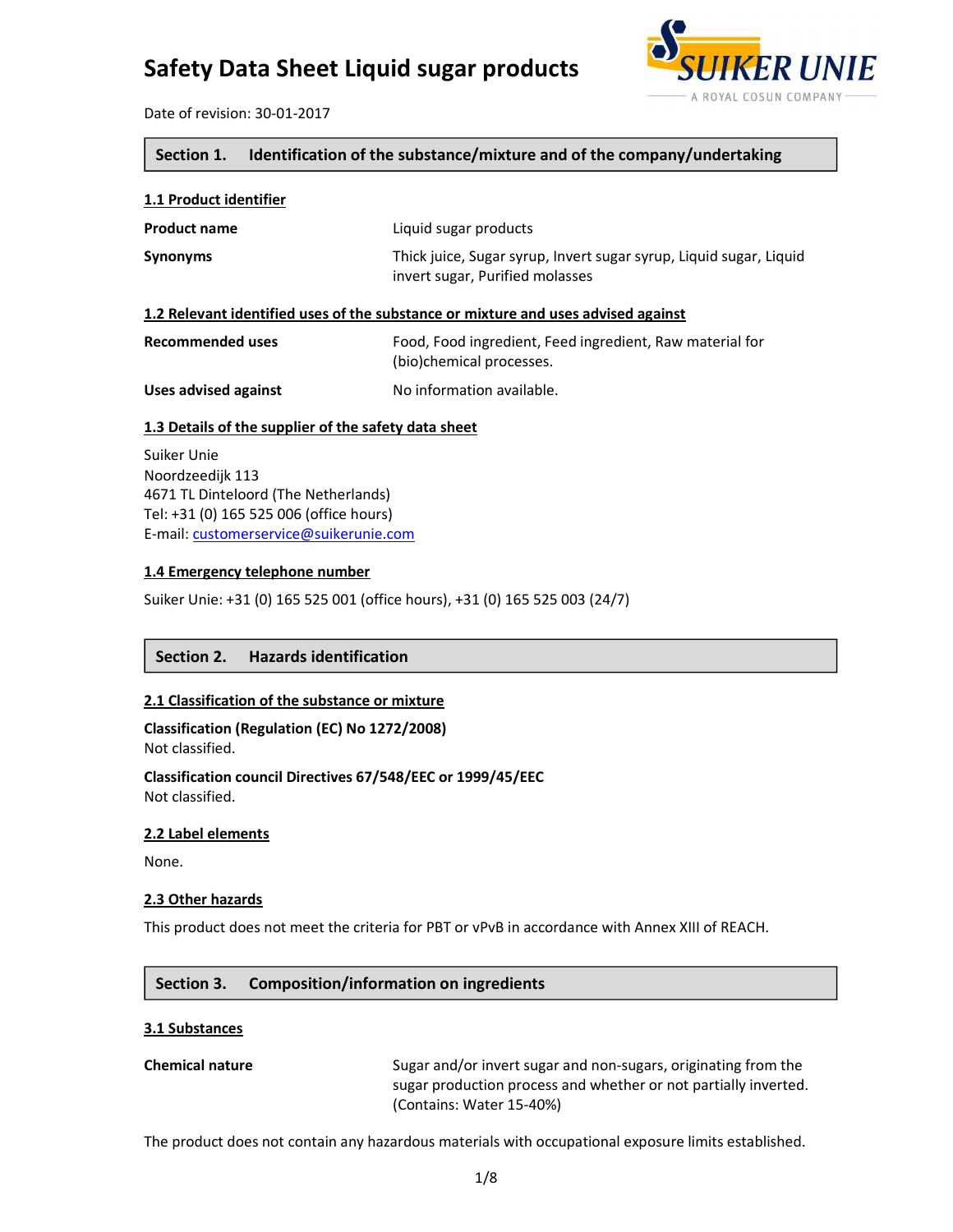

Date of revision: 30-01-2017

### **Section 4. First aid measures**

| 4.1 Description of first aid measures                                          |                                                                                                                                       |  |
|--------------------------------------------------------------------------------|---------------------------------------------------------------------------------------------------------------------------------------|--|
| <b>General advice</b>                                                          | No hazards which require special first aid measures.                                                                                  |  |
| Eye contact                                                                    | Rinse immediately with plenty of water, also under the eyelids, for<br>at least 15 minutes. Seek medical attention if symptoms occur. |  |
| <b>Skin contact</b>                                                            | Rinse with soap and water while removing all contaminated<br>clothes and shoes. Seek medical attention if symptoms occur.             |  |
| Ingestion                                                                      | Rinse mouth. Drink 1 or 2 glasses of water.                                                                                           |  |
| <b>Inhalation</b>                                                              | Expose to fresh air. Seek medical attention if symptoms occur.                                                                        |  |
| Protection of first aid responders                                             | Use personal protective equipment.                                                                                                    |  |
| 4.2 Most important symptoms and effects, both acute and delayed                |                                                                                                                                       |  |
| <b>Most important symptoms</b>                                                 | No acute and delayed symptoms or effects have been observed.                                                                          |  |
| 4.3 Indication of any immediate medical attention and special treatment needed |                                                                                                                                       |  |
| Notes to physician                                                             | Treat the symptoms.                                                                                                                   |  |
| Section 5.<br><b>Firefighting measures</b>                                     |                                                                                                                                       |  |
| 5.1 Extinguishing media                                                        |                                                                                                                                       |  |
| Suitable extinguishing media                                                   | Water, foam and powder.                                                                                                               |  |
| Unsuitable extinguishing media                                                 | None.                                                                                                                                 |  |
| 5.2 Special hazards arising from the substance or mixture                      |                                                                                                                                       |  |
| <b>Special hazard</b>                                                          | Non in particular.                                                                                                                    |  |
| 5.3 Advice for fire fighters                                                   |                                                                                                                                       |  |
| Special protective equipment                                                   | Wear self-contained breathing apparatus and protective suit.                                                                          |  |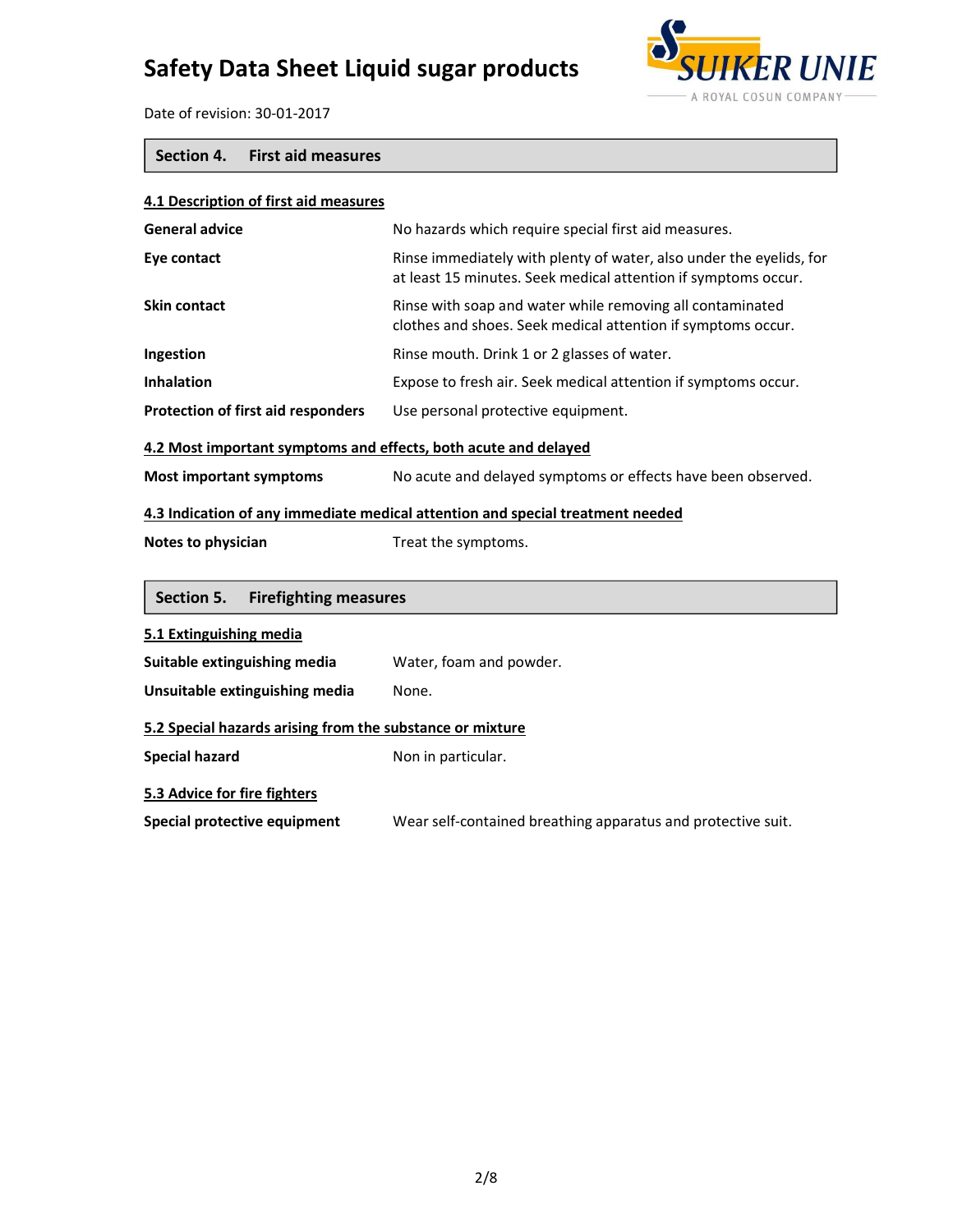

Date of revision: 30-01-2017

#### **Section 6. Accidental release measures**

#### **6.1 Personal precautions, protective equipment and emergency procedures**

Evacuate personnel to safe areas. Avoid contact with eyes, skin and clothing. Use personal protective equipment. Ensure adequate ventilation.

#### **6.2 Environmental precautions**

Do not flush into surface water or sewage.

#### **6.3 Methods and material for containment and cleaning up**

Sweep or vacuum and place into suitable containers for disposal. Discharge containers to a treatment facility. After cleaning rinse remainder with water.

#### **6.4 Reference to other sections**

See sections 8 and 13.

#### **Section 7. Handling and storage**

#### **7.1 Precautions for safe handling**

No special requirements. Observe good industrial hygiene and safety procedures during operation.

#### **7.2 Conditions for safe storage, including any incompatibilities**

Keep container tightly closed in a dry and well-ventilated place. Store at temperatures between 10 and 30 °C. Keep away from heat (avoid Strecker reaction).

#### **7.3 Specific end use(s)**

| <b>Exposure scenario</b> | Not available. |
|--------------------------|----------------|
| <b>Other information</b> | Not available. |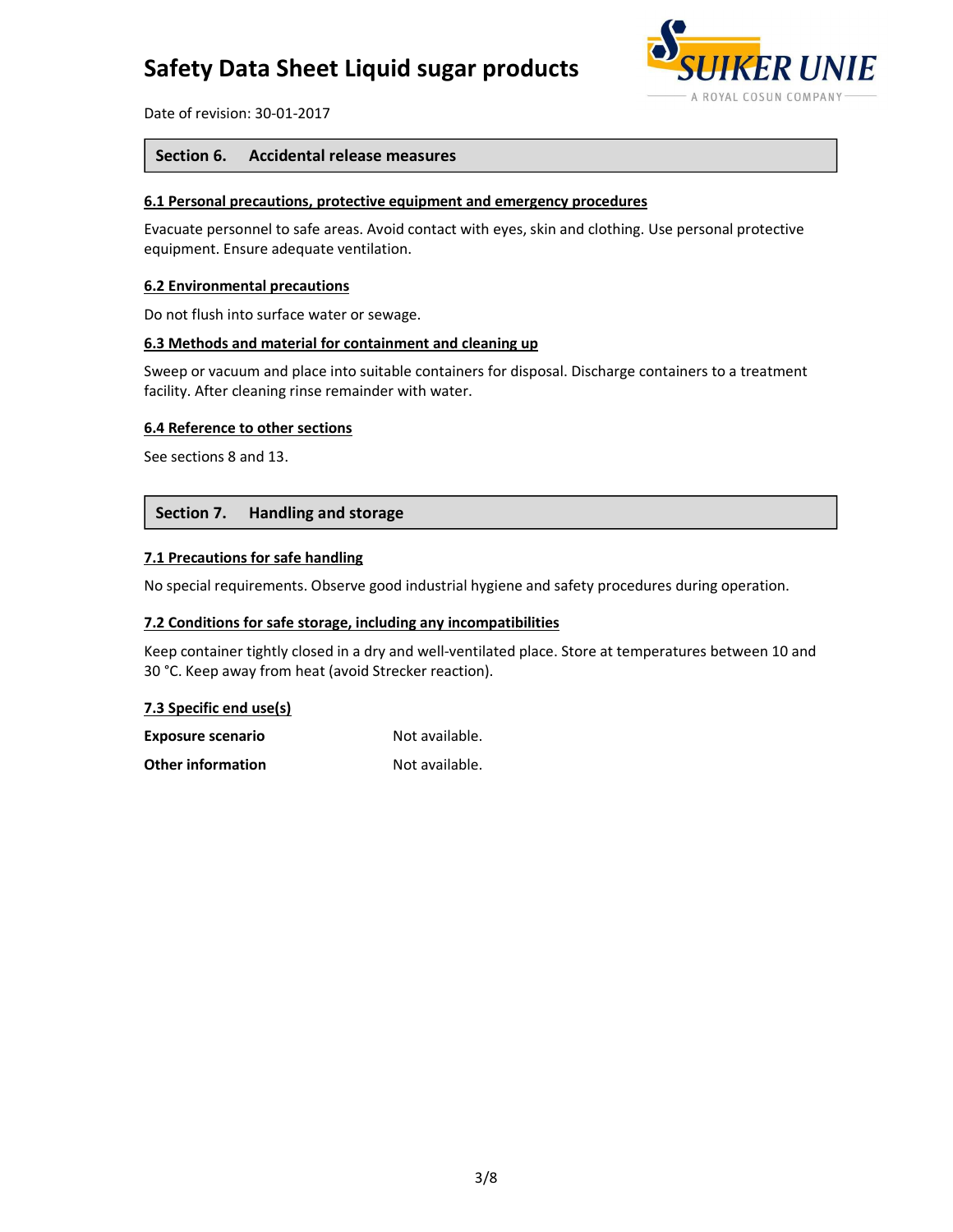

Date of revision: 30-01-2017

### **Section 8. Exposure controls/personal protection**

| 8.1 Control parameters                                                                                                                              |                                                                                                                                                                                       |
|-----------------------------------------------------------------------------------------------------------------------------------------------------|---------------------------------------------------------------------------------------------------------------------------------------------------------------------------------------|
| <b>Exposure values</b>                                                                                                                              | The product contains no substances with legal limit.                                                                                                                                  |
| <b>Recommended monitoring</b><br>procedures                                                                                                         | No information available.                                                                                                                                                             |
| <b>Derived No Effect Level (DNEL)</b>                                                                                                               | No information available.                                                                                                                                                             |
| <b>Predicted No Effect Concentration</b><br>(PNEC)                                                                                                  | No information available.                                                                                                                                                             |
| 8.2 Exposure controls                                                                                                                               |                                                                                                                                                                                       |
| Appropriate engineering controls                                                                                                                    | Ensure adequate ventilation, especially in confined spaces.                                                                                                                           |
| <b>Individual protection measures</b><br>Eye/face protection<br><b>Hand protection</b><br>Skin and body protection<br><b>Respiratory protection</b> | Protective glasses.<br>Protective gloves.<br>Long-sleeved clothing.<br>In case of insufficient ventilation wear suitable respiratory<br>equipment.                                    |
| <b>Hygiene measures</b>                                                                                                                             | Observe good industrial hygiene and safety procedures during<br>operation. Do not eat or drink while working. Wash hands before<br>breaks and immediately after handling the product. |
| <b>Environmental exposure controls</b>                                                                                                              | Prevent the product to enter drains, water courses or soil.                                                                                                                           |
|                                                                                                                                                     |                                                                                                                                                                                       |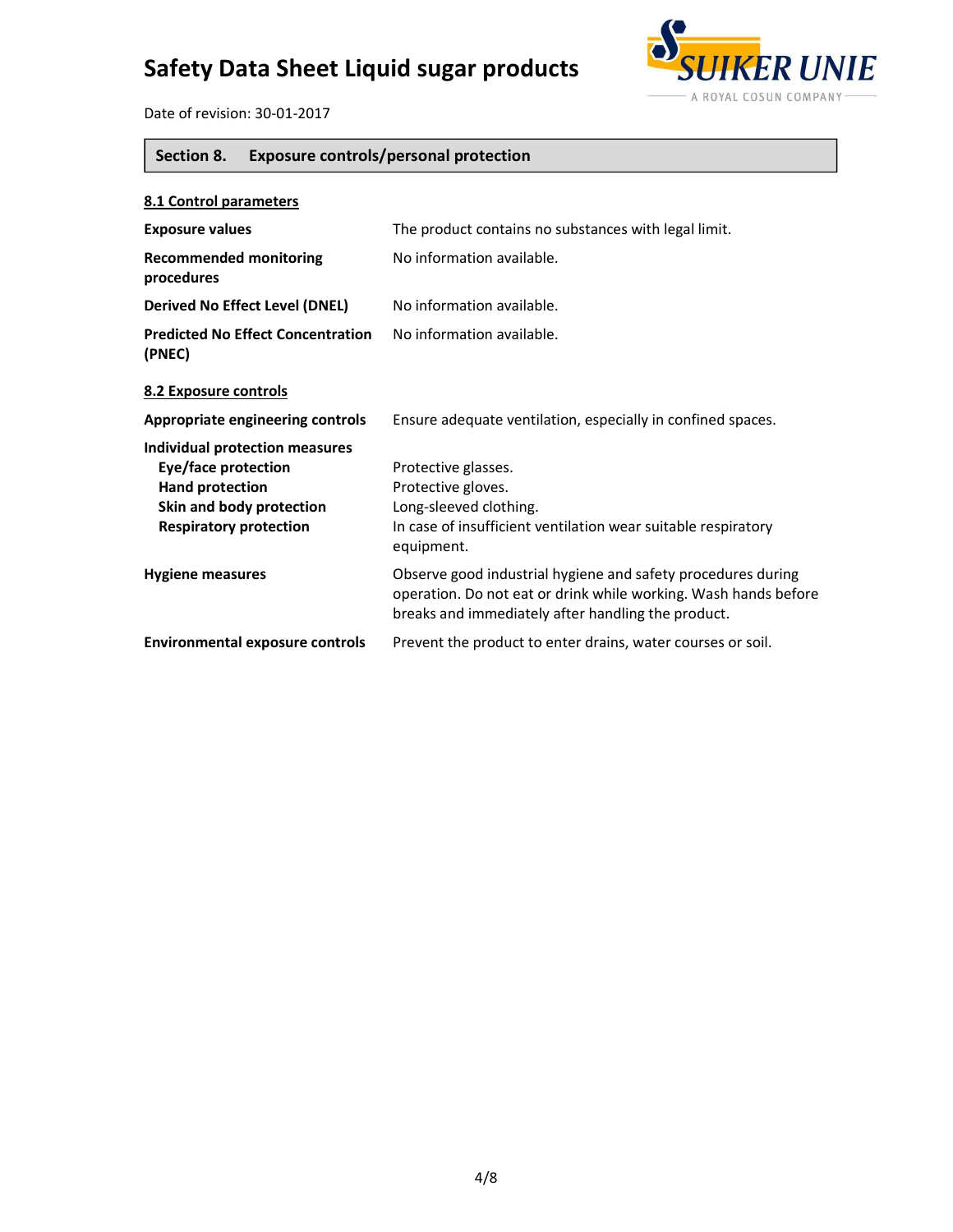

Date of revision: 30-01-2017

#### **Section 9. Physical and chemical properties**

#### **9.1 Information on basic physical and chemical properties**

| Physical state @20°C                    | Liquid                   |
|-----------------------------------------|--------------------------|
| Appearance                              | Syrup                    |
| Colour                                  | Clear – (Dark) Brown     |
| Odour                                   | <b>Typical</b>           |
| рH                                      | >2                       |
| Melting point/freezing point            | Not applicable           |
| Initial boiling point and boiling range | No information available |
| <b>Flash point</b>                      | No information available |
| <b>Evaporation rate</b>                 | No information available |
| Flammability (solid, gas)               | No information available |
| <b>Flammability limits</b>              | No information available |
| Vapour pressure                         | No information available |
| Vapour density                          | No information available |
| <b>Relative density</b>                 | Depending on composition |
| Solubility in water                     | Soluble                  |
| Partition coefficient: n-octanol/water  | No information available |
| <b>Auto-ignition temperature</b>        | No information available |
| <b>Decomposition temperature</b>        | No information available |
| <b>Viscosity</b>                        | No information available |
| <b>Explosive properties</b>             | No information available |
| <b>Oxidising properties</b>             | No information available |

#### **9.2 Other information**

No information available

### **Section 10. Stability and reactivity**

#### **10.1 Reactivity**

No information available.

#### **10.2 Chemical stability**

Stable under normal conditions.

#### **10.3 Possibility of hazardous reactions**

Hazardous polymerisation does not occur.

#### **10.4 Conditions to avoid**

Temperatures above 30°C during storage.

#### **10.5 Incompatible materials**

None in particular.

#### **10.6 Hazardous decomposition products**

None under normal use.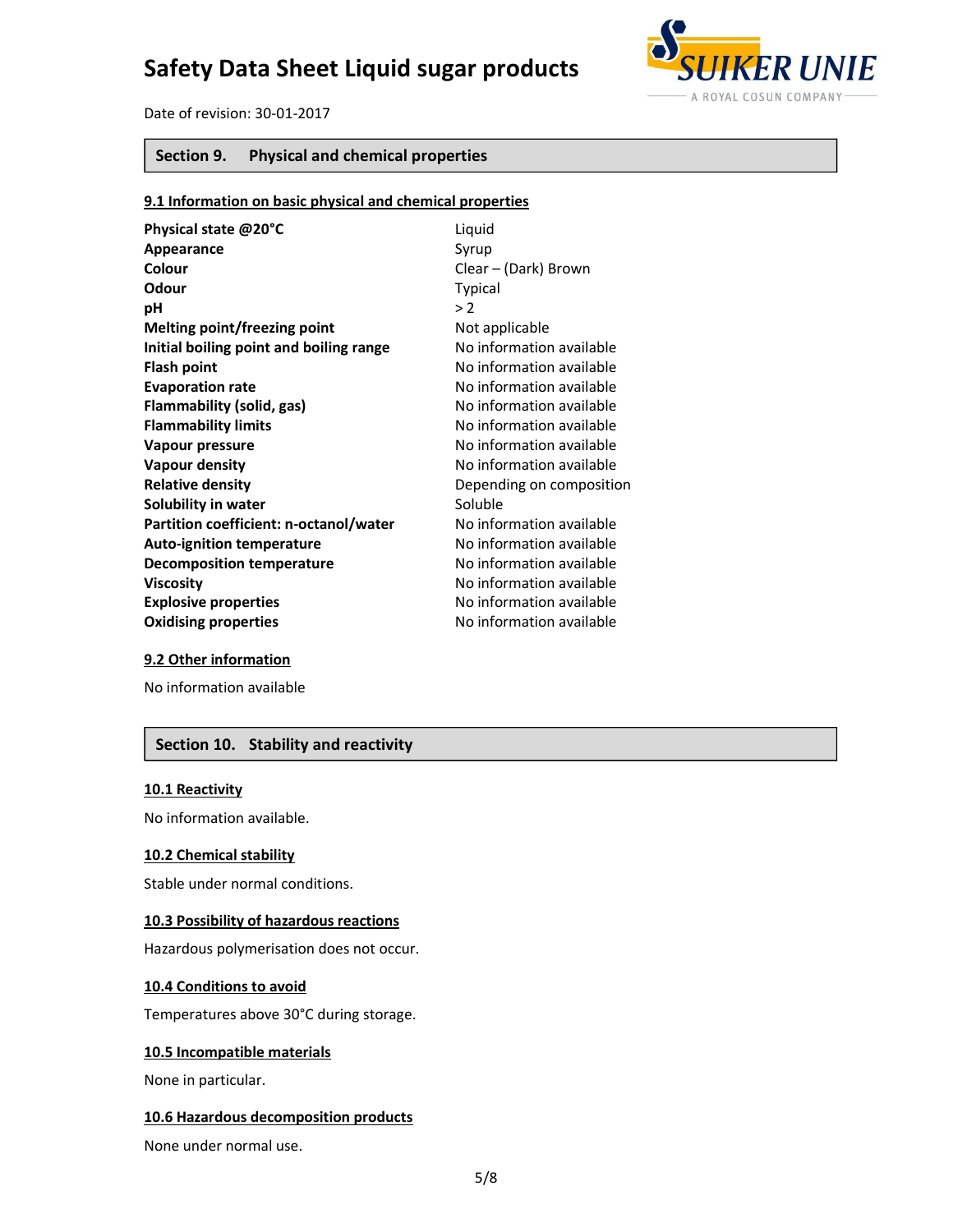

Date of revision: 30-01-2017

#### **Section 11. Toxicological information**

| 11.1 Information on toxicological effects                               |                                                                                                                                                        |
|-------------------------------------------------------------------------|--------------------------------------------------------------------------------------------------------------------------------------------------------|
| <b>Acute toxicity</b><br>Ingestion<br>Skin contact<br><b>Inhalation</b> | No known effect.<br>No known effect.<br>No known effect.                                                                                               |
| Skin corrosion/irritation                                               | No known effect.                                                                                                                                       |
| Serious eye damage/irritation                                           | No known effect.                                                                                                                                       |
| Respiratory or skin sensitisation                                       | No known effect.                                                                                                                                       |
| <b>Germ cell mutagenicity</b>                                           | Is not known to cause heritable genetic damage.                                                                                                        |
| Carcinogenicity                                                         | Contains no ingredients classified as carcinogenic.                                                                                                    |
| <b>Reproductive toxicity</b>                                            | Not known to be causative of abnormalities or adverse effects on<br>the development of the foetus. Not known to cause adverse<br>reproductive effects. |
| <b>STOT-single exposure</b>                                             | No known effect.                                                                                                                                       |
| <b>STOT-repeated exposure</b>                                           | No known effect.                                                                                                                                       |
| <b>Aspiration hazard</b>                                                | No known effect.                                                                                                                                       |

#### **Section 12. Ecological information**

#### **12.1 Toxicity**

Contains no substances known to be hazardous to the environment. An overdose causes such a decrease in the oxygen content that anaerobic conditions can arise.

#### **12.2 Persistence and degradability**

Readily biodegradable.

#### **12.3 Bioaccumulative potential**

Bioaccumulation is unlikely.

#### **12.4 Mobility in soil**

Not applicable.

#### **12.5 Results of PBT and vPvB assessment**

Not applicable.

#### **12.6 Other adverse effects**

No information available.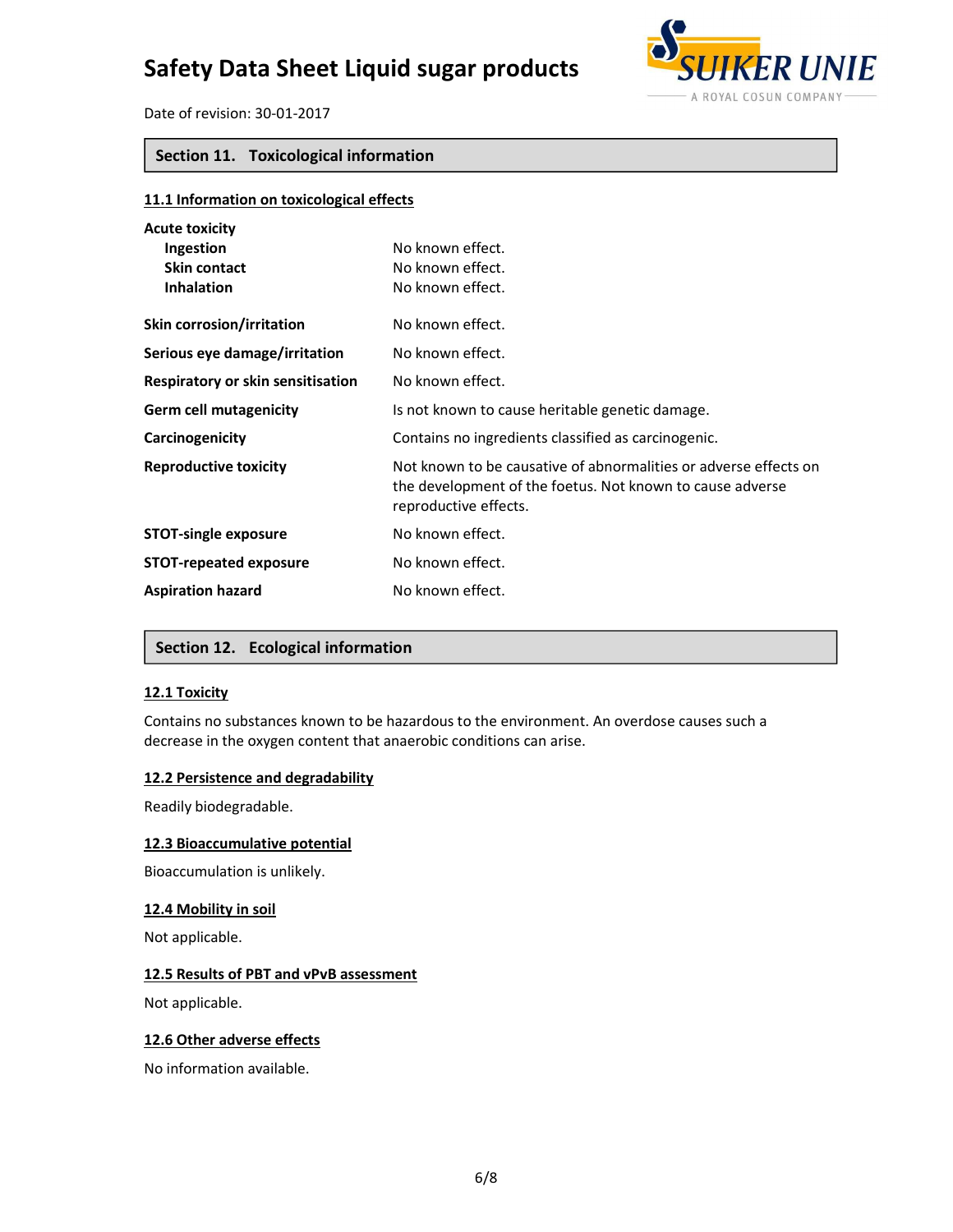

Date of revision: 30-01-2017

### **Section 13. Disposal considerations**

#### **13.1 Waste treatment methods**

| Waste of residues / not used<br>product | Dispose of in accordance with local regulations.                                                                |
|-----------------------------------------|-----------------------------------------------------------------------------------------------------------------|
| Contaminated packaging                  | Empty packaging / containers should be taken for recycling or<br>disposal at an approved waste treatment plant. |

#### **Section 14. Transport information**

According: ADR, RID, ADN, IMDG, IATA/ICAO

#### **14.1 UN number**

Not regulated.

#### **14.2 UN proper shipping name**

Not regulated.

#### **14.3 Transport hazard class(es)**

Not regulated.

#### **14.4 Packing group**

Not regulated.

#### **14.5 Environmental hazards**

Not applicable.

#### **14.6 Special precautions for user**

Not applicable.

#### **14.7 Transport in bulk according to Annex II of Marpol and the IBC Code**

Not applicable.

#### **Section 15. Regulatory information**

#### **15.1 Safety, health and environmental regulations/legislation specific for the substance or mixture**

**Restrictions for use** None.

**Other regulations** None.

#### **15.2 Chemical safety assessment**

Not necessary.